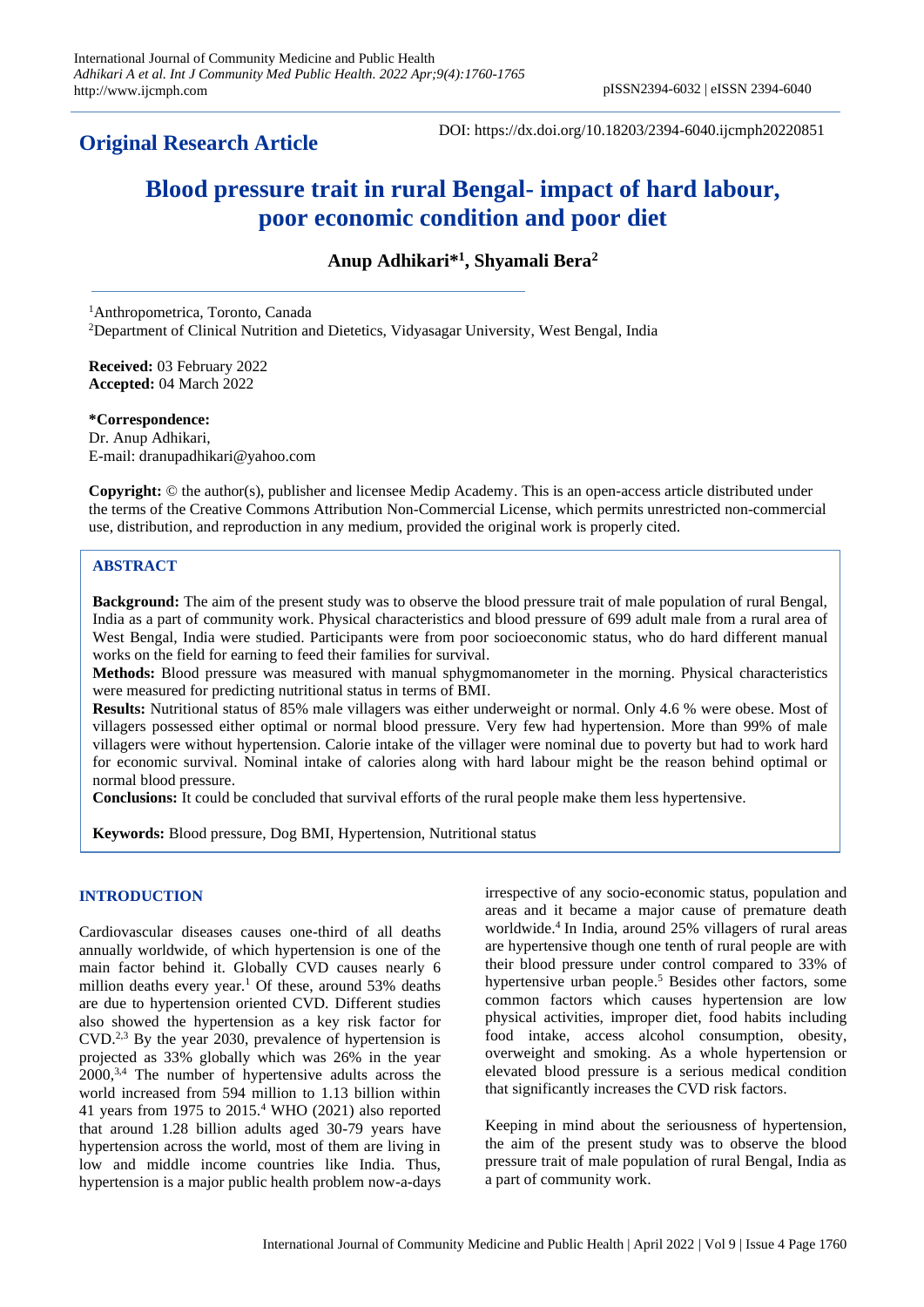#### **METHODS**

## *Participants*

699 adult male aged from 18 to 74 year were studied for their height, weight, systolic and diastolic blood pressure. All the villagers were from Belda, a rural area of West Medinipur District of West Bengal.

#### *Self-reported information and data*

Information on life style and annual household income were collected by verbal questionnaires. All the villagers were from poor economic class and most of them were under BPL scheme (a scheme of Government of India for the people from below poverty line, BPL). The main activities of the villagers were farming and daily labour job. The daily activity pattern of all participants wasvery similar except few but intensity and volume of work were different according to age and availability of job.

#### *Anthropometric measurements*

Stretched height and body weight of each individual were measured according to standard methods followed by International Society for the Advancement of Kinanthropometry. <sup>6</sup> Height was measured to nearest 1 mm with a stadiometer (Seca, Germany) and weight was measured with an electronic weighing scale (Avery, India).

#### *Clinical measurements (blood pressure)*

Blood pressure was measured with a manual sphygmomanometer. Systolic and diastolic pressure were recorded in a local clinic where they came voluntarily. Blood pressure was measured after a 30 min rest in the clinic in lying position. Standard protocol according

American Heart Association Statement was followed to measure the blood pressure.<sup>7</sup>

Grade of hypertension was classified according to West Bengal State Government 2019 report for gradation of Hypertension as shown in the Table 1.

#### **Table 1: Blood pressure category according to West Bengal Government State NCD cell department.**

| Category                                 | <b>Systolic BP</b><br>(mmHg) | <b>Diastolic BP</b><br>(mmHg) |
|------------------------------------------|------------------------------|-------------------------------|
| Optimal                                  | < 120                        | < 80                          |
| <b>Normal</b>                            | 120-129                      | 80-84                         |
| <b>High normal</b>                       | 130-139                      | 85-89                         |
| Grade 1<br>hypertension                  | 140-159                      | $90 - 99$                     |
| Grade 2<br>hypertension                  | 160-179                      | $>100-109$                    |
| Grade 3<br>hypertension                  | 180                          | 110                           |
| <b>Isolated systolic</b><br>hypertension | 140                          |                               |

#### *Grade of hypertension*

Grade of hypertension was categorized according to West Bengal State Government 2019 report for gradation of Hypertension as shown below (West Bengal Government State NCD cell, Health and Family Welfare Department, 2019, Government of West Bengal, India).

#### **RESULTS**

Table 2 shows physical characteristics, BMI and blood pressure of 619 male villagers of Belda, West Bengal according to their age group from 19 to 79 year.

**Table 2: Physical characteristics, BMI and blood pressure of 619 male villagers according to age group.**

| Age group | ${\bf N}$ |           | <b>Height</b> | Weight<br><b>BMI</b> |                 | <b>Blood pressure mmHg</b> |                     |
|-----------|-----------|-----------|---------------|----------------------|-----------------|----------------------------|---------------------|
| (years)   |           |           | $(cm)$        | (kg)                 | $\text{kg/m}^2$ | Systolic                   | <b>Diastolic</b>    |
|           |           | Mean      | 167.4         | 60.9                 | 21.8            | 111.8                      | 73.8                |
|           | 629       | Sd        | 7.2           | 10.1                 | 4.0             | 7.1                        | 4.7                 |
| $19 - 60$ |           | Min       | 150.2         | 38                   | 13.3            | 80                         | 50                  |
|           |           | Max       | 182.9         | 95                   | 35.6            | 180                        | 90                  |
|           |           | Mean      | 167.4         | 60.4                 | 21.6            | 111.7                      | 73.9                |
|           | 399       | Sd        | 7.1           | 10.1                 | 4.0             | 7.2                        | 4.7                 |
| 19-29     |           | Min       | 150.2         | 38                   | 13.9            | 80                         | 55                  |
|           |           | Max       | 182.9         | 95                   | 35.2            | 180                        | 90                  |
| 30-39     | 138       | Mean      | 167.1         | 61.8                 | 23.2            | 111.3                      | 73.3                |
|           |           | <b>SD</b> | 7.7           | 10.4                 | 4.3             | 5.1                        | 4.2                 |
|           |           | Min       | 150.5         | 38                   | 13.3            | 100                        | 60                  |
|           |           | Max       | 182.9         | 86                   | 35.6            | 130                        | 90                  |
| 40-49     | 65        | Mean      | 168.4         | 60.8                 | 21.5            | 112.5                      | 74.3                |
|           |           | Sd        | 7.1           | 9.7                  | 3.8             | 7.3                        | 5.9                 |
|           |           | Min       | 155.4         | 43                   | 14.2            | 100                        | 50                  |
|           |           | Max       | 182.9         | 86                   | 35.6            | 150                        | 90<br>$\sim$ $\sim$ |

Continued.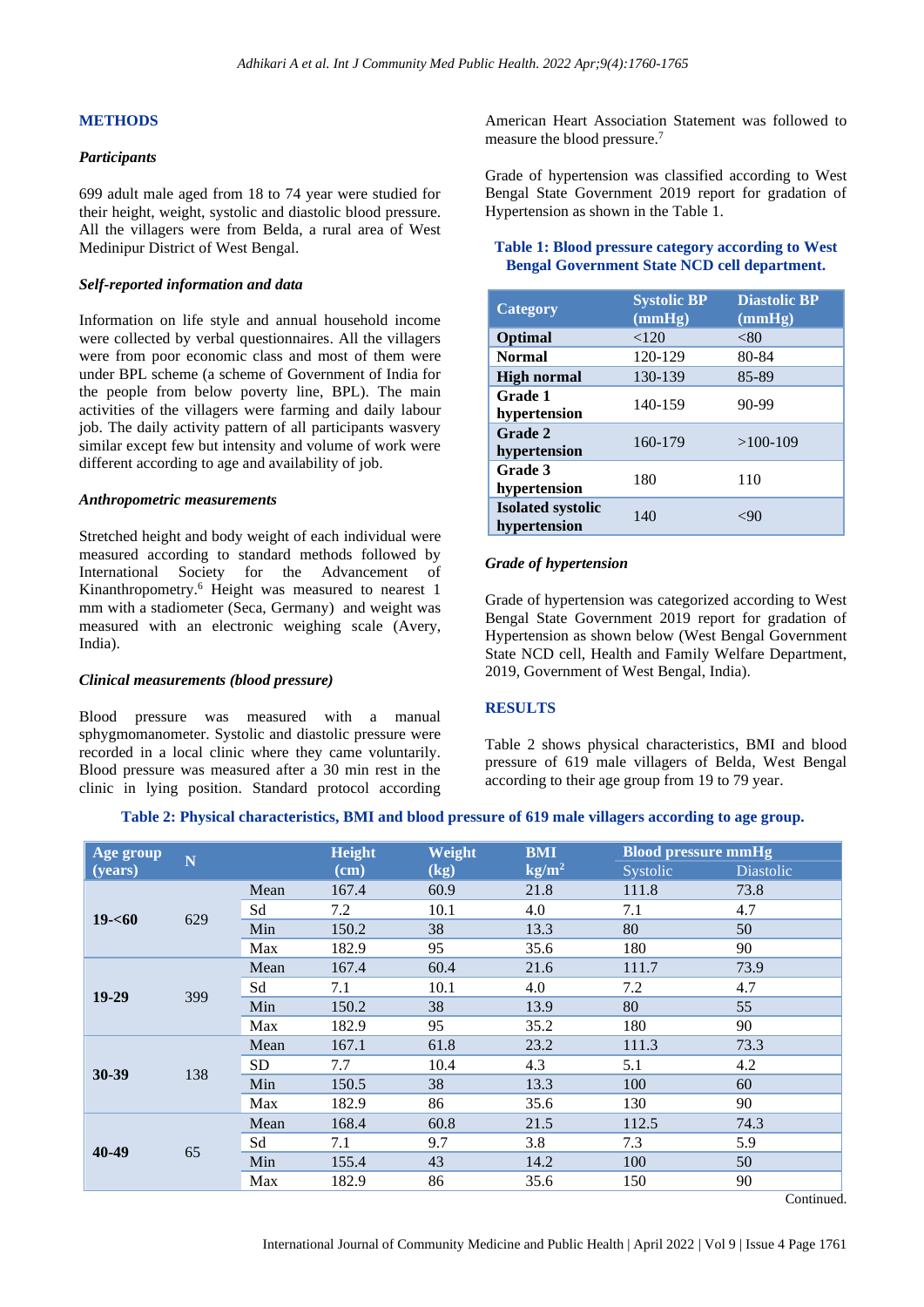| Age group | N |           | <b>Height</b> | Weight | <b>BMI</b>      | <b>Blood pressure mmHg</b> |                  |
|-----------|---|-----------|---------------|--------|-----------------|----------------------------|------------------|
| (years)   |   |           | $(cm)$        | (kg)   | $\text{kg/m}^2$ | Systolic                   | <b>Diastolic</b> |
| 50-59     |   | Mean      | 166.8         | 61.3   | 22.0            | 111.3                      | 72.5             |
|           | 9 | <b>SD</b> | 4.0           | 8.5    | 2.3             | 3.5                        | 3.8              |
|           |   | Min       | 161.5         | 47     | 17.5            | 105                        | 70               |
|           |   | Max       | 173.7         | 73     | 24.2            | 115                        | 80               |
| $\geq 60$ | 9 | Mean      | 166.7         | 56.8   | 21.2            | 118.2                      | 75.6             |
|           |   | <b>SD</b> | 8.3           | 15.2   | 5.1             | 18.2                       | 6.3              |
|           |   | Min       | 153           | 42     | 14.7            | 100                        | 70               |
|           |   | Max       | 179.8         | 86     | 28.8            | 160                        | 90               |

#### **Table 3: Nutritional status of 619 male villagers.**

| Category            | <b>Number</b> | <b>Percent</b> |
|---------------------|---------------|----------------|
| <b>Under weight</b> | 144           | 23.3           |
| <b>Normal</b>       | 382           | 61.7           |
| <b>Pre obese</b>    | 64            | 10.4           |
| Obese               | 7Q            | 46             |

Table 3 shows nutritional status of 619 male villagers.

## **Table 4: Systolic blood pressure categories in 619 male villagers.**

| Age group        | <b>Category</b>            | Range     | $\overline{\mathbf{n}}$ | <b>Percent</b> |
|------------------|----------------------------|-----------|-------------------------|----------------|
|                  | Optimal                    | Below 120 | 556                     | 89.8           |
| $19 - 60$        | Normal                     | 120-129   | 59                      | 9.5            |
|                  | High normal                | 130-139   | 3                       | 0.5            |
|                  | Grade 2<br>hypertension    | 160-179   | 1                       | 0.2            |
|                  | Optimal                    | < 120     | 359                     | 90.0           |
|                  | Normal                     | 120.-129  | 38                      | 9.5            |
| 19-29            | High<br>130.-139<br>Normal |           | $\mathbf{1}$            | 0.25           |
|                  | Grade 3<br>hypertension    | >180      | 1                       | 0.25           |
| 30-39<br>Optimal |                            | < 120     | 128                     | 92.8           |
|                  | Normal                     | 120-129   | 09                      | 6.5            |
|                  | High normal                | 130-139   | $\mathbf{1}$            | 0.7            |
| 40-49<br>Optimal |                            | < 120     | 62                      | 95.4           |
| Normal           |                            | 120-129   | 03                      | 04.6           |
| 50-59            | Optimal                    |           | 9                       | 100            |
| $<$ 60           | Optimal                    |           | $\overline{7}$          | 72.8           |
|                  | High normal                | 130-139   | 1                       | 11.1           |
|                  | grade 2<br>hypertension    | 160-179   | $\mathbf{1}$            | 11.1           |

\*n= number of participants

Table 4 shows systolic blood pressure categories observed in 619 male villagers.

Table 5 shows diastolic blood pressure categories observed in 619 villagers.

## **Table 5: Diastolic Blood pressure categories in 619 villagers.**

| Age group | <b>Category</b>         | <b>Range</b> | $\overline{\mathbf{n}}$ | <b>Percent</b> |
|-----------|-------------------------|--------------|-------------------------|----------------|
|           | Optimal                 | < 80         | 528                     | 85.3           |
|           | Normal                  | 80-84        | 69                      | 11.1           |
| $19 - 60$ | High normal             | 85-89        | 15                      | 2.4            |
|           | Grade<br>hypertension   | 90-99        | 7                       | 1.1            |
| 19-29     | Optimal                 | < 80         | 338                     | 84.7           |
|           | Normal                  | 80-84        | 47                      | 11.8           |
|           | High normal             | 85-89        | 11                      | 2.8            |
|           | Grade 1<br>hypertension | 90-99        | 03                      | 0.7            |
| 30-39     | Optimal                 | <80          | 123                     | 89.2           |
|           | Normal                  | 80-84        | 13                      | 09.4           |
|           | High normal             | 85-89        | $\mathbf{1}$            | 0.7            |
|           | Grade 1<br>hypertension | 90-99        | 1                       | 0.7            |
| 40-49     | Optimal                 | <80          | 53                      | 81.5           |
|           | Normal                  | 80-84        | 08                      | 12.3           |
|           | High normal             | 85-89        | 02                      | 3.1            |
|           | Grade 1<br>hypertension | 90-99        | 02                      | 3.1            |
| 50-59     | Optimal                 | < 80         | 08                      | 88.9           |
|           | Normal                  | 80-84        | 01                      | 11.1           |
| $>60$     | Optimal                 | < 80         | 07                      | 77.8           |
|           | Normal                  | 80-84        | 01                      | 11.1           |
|           | Grade 1<br>hypetension  | 90-99        | 01                      | 11.1           |

## **DISCUSSION**

In the present study, average age of the studied male villagers was 29.9±8.8 years with a range of 19-79 years. Height and weight in averages were  $167.4$  9 $\pm$ 7.2 cm and  $60.9\pm10.1$  kg respectively (Table 2). Average height of the present study was very close to other studies on Bengali population of rural areas but average body weight was less than other studies on Bengali male population of rural areas.8,9 Average BMI of the present study was 21.8 $\pm$ 4.0 kg/m<sup>2</sup> with a range of 13.3-35.6 kg/m<sup>2</sup> (Table 2) which fell under normal according to WHO guidelines (2019).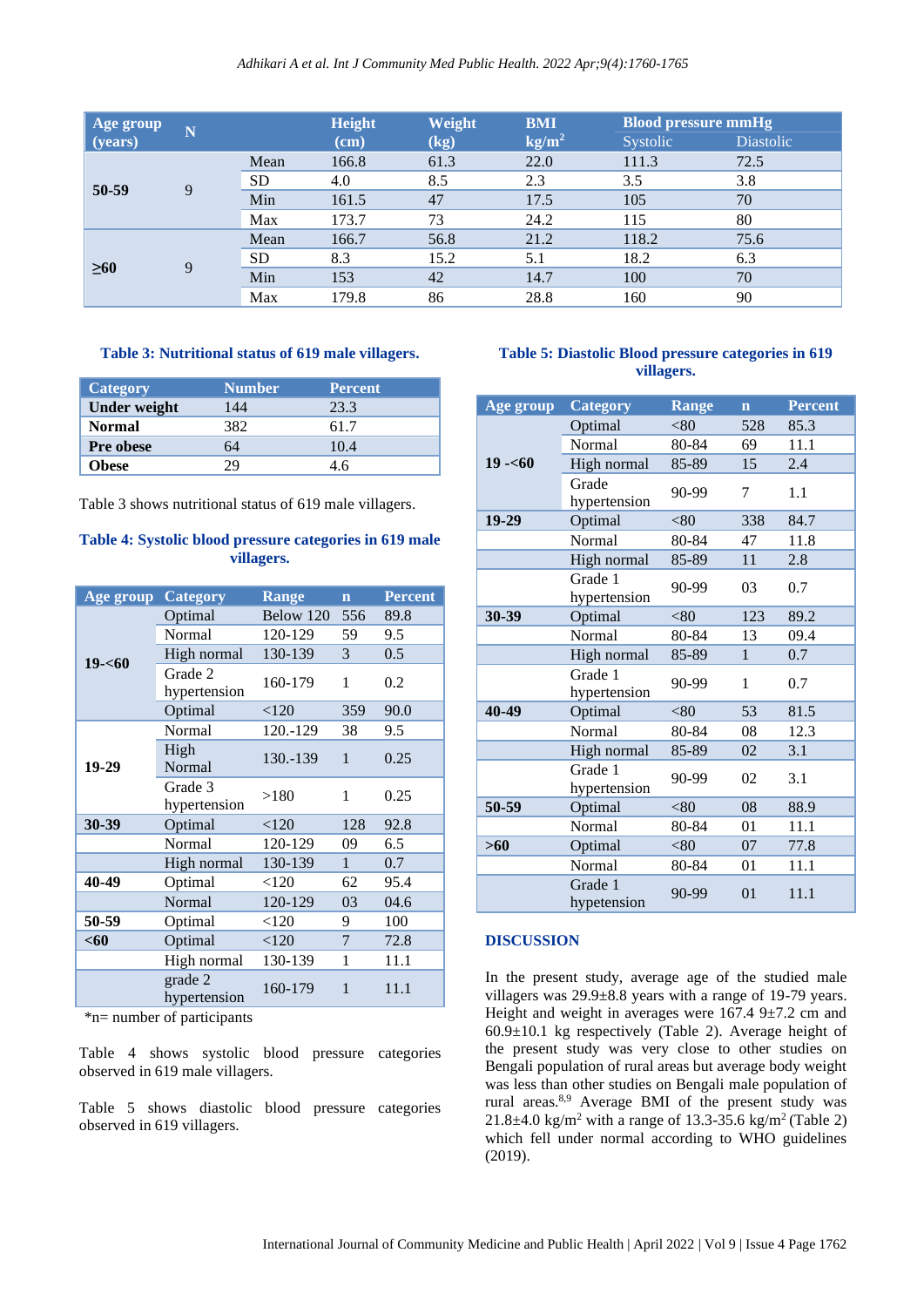Systolic blood pressure is a major risk factor for CVDs. Different studies observed the changing pattern of blood pressure as age increased. Systolic blood pressure continues to increase throughout the life in contrast to diastolic pressure. This trend of rise in systolic pressure continues till the person reached approximately 50 years of age and tends to level off over more than next around 12 years and may remain same or fall later in life. On the other hand, diastolic hypertension elevates either alone or in combination with systolic pressure several years before the age reaches at 50. Systolic hypertension increases with age and it represents the hypertension in common form. Similarly diastolic pressure is also more potent CVD risk factor than systolic pressure until fifty years of age, after that systolic blood pressure turn into a potent CVD risk factor. 2.4,10-14

In the present study, average systolic blood pressure of 619 male villagers was  $111.8 \pm 7.1$  mmHg and that of Diastolic pressure was 73.8±4.7 mmHg (Table 2) which were optimal according to West Bengal State Specific standard, 2019 (Table 1). The values were very similar to rural people of India but values were less than the average systolic and diastolic pressure observed for rural villagers by the other studies. $10,11,15-17$  In the present study, when systolic pressure status were analysed individually, 89.8% male were with optimal systolic pressure, 9.5% with normal systolic pressure and 0.5% with high normal systolic pressure. Only 0.2% was with grade 1 hypertension (Table 4). Average diastolic pressure of 619 male villagers of the present study was  $73.8\pm4.7$  mmHg with a range of 50-90 mmHg (Table 2). Thus the 619 villagers were with optimal diastolic pressure in average (Table 2). Diastolic pressure of 85.3% villagers was optimal and 11.1% were normal. Only 2.4% men were with high normal and 1.1% was with grade 1 diastolic hypertension. Thus a good number of male villagers were in either optimal or normal range of blood pressure both in systolic and diastolic.

Optimal pressure were observed both in systolic and diastolic pressure for all age groups of 19-29, 30-39, 40- 49, 50-59 and **≥**60 (Table 2). An average systolic pressure of 111.7±7.2 mmHg with a range of 80-180 mmHg was observed for the 19-29 years age group. For the same age group, average 73.9±4.7 mmHg with a range of 55-90 mmHg was observed for diastolic pressure which was also optimal. For 30-39 years age group, average systolic pressure was 111.3±5.1 with an average diastolic pressure of 73.3±4.2 mmHg, both were optimal blood pressure (Table 2). Very similar average value was observed for the age group of 40-49 years, where average systolic pressure was 112.5±7.3 mmHg and diastolic pressure was 74.3±5.9 mmHg, both were in optimal blood pressure, though the range was slightly wide in systolic pressure. Similar average value was also observed in the group 50- 59 years, where average systolic pressure was  $111.3\pm3.5$ mmHg with an average diastolic pressure of  $72.5\pm3.8$ mmHg. In this group of 50-59 years, the minimum and maximum range in systolic as well as in diastolic pressure

were less than all other groups (Table 2). The findings were different from other studies where blood pressure both in systolic and diastolic pressure increases gradually as age group goes up.  $10,11,18$ 

The blood pressure trait of the male villagers above 60 years was slightly higher than all other groups, though the both systolic and diastolic pressure in average were in optimal level. Average 118.2±18.2 mmHg was observed for systolic pressure and average 75.6±6.3 mmHg was observed for the diastolic pressure (Table 2). The pressure range of this group (**≥**60 years) was between 100 and 160 mmHg for systolic and 70-90 mmHg for diastolic pressure. Group wise, 90% of the male from 19-29 years group were with optimal pressure and 9.5% were with normal pressure. Hence, 99.5% men from 19-29 years group were either with normal or optimal pressure except 0.25% who were with grade 3 hypertension besides 0.25% with high normal (Table 4). Similarly, 84.7% were with optimal diastolic pressure and 11.8% were with normal diastolic pressure in same age group. Hence, 96.5% male were either normal or optimal systolic pressure (Table 5). Similarly, 99.3% of total population of age group 30-39 years were either normal or optimal of which 92.8% were within optimal and 6.5 % with normal pressure when systolicwas considered (Table 4). Similar observation was observed in diastolic pressure for this group where 89.2% with optimal pressure and 9.4 % were with normal pressure. Only 0.7 % menwere with grade 1 hypertension (Table 5). 100% of male villagers of age group 40-49 years were with optimal and normal blood pressure, of which 95.4% were with optimal pressure and rest 4.6% were with normal group when systolic pressure was considered (Table 4). But diastolic pressure of 81.5% male were in optimal range and 12.3% were in normal with a total of 93.8% were either in normal or optimal range of the same group. Grade 1 hypertension was observed only in 3.1% (Table 4). All members of the age group 50-59 years were with optimal systolic pressure (Table 4) and diastolic pressure was either optimal or normal (Table 5). Hypertension in both systolic and diastolic pressure were observed only in 11% villagers from **≥**60 age group. Rest were with either optimal ,normal or high normal blood pressure (Table 4 and 5).

Thus from the above discussion, it was observed that most of villagers possessed either optimal or normal blood pressure. Very few had hypertension. More than 99% of male villagers were without hypertension. The reason may be due to underweight or normalnutritional status of the villagers with low body weight in terms of BMI where average BMI was  $21.8 \pm 4.0$  kg/m<sup>2</sup> (Table 2). 85% male villagers were either underweight or normal nutritional status. Only very few were obese (4.6%). (Table 3). This may be due to low food consumption and calorie intake. Rural people in India including West Bengal are deprived from adequate nutrition and subsequent calorie intake due to poor supply of food grain and poor economic condition. 19-27 As all the villagers of the present study were from poor economic class, average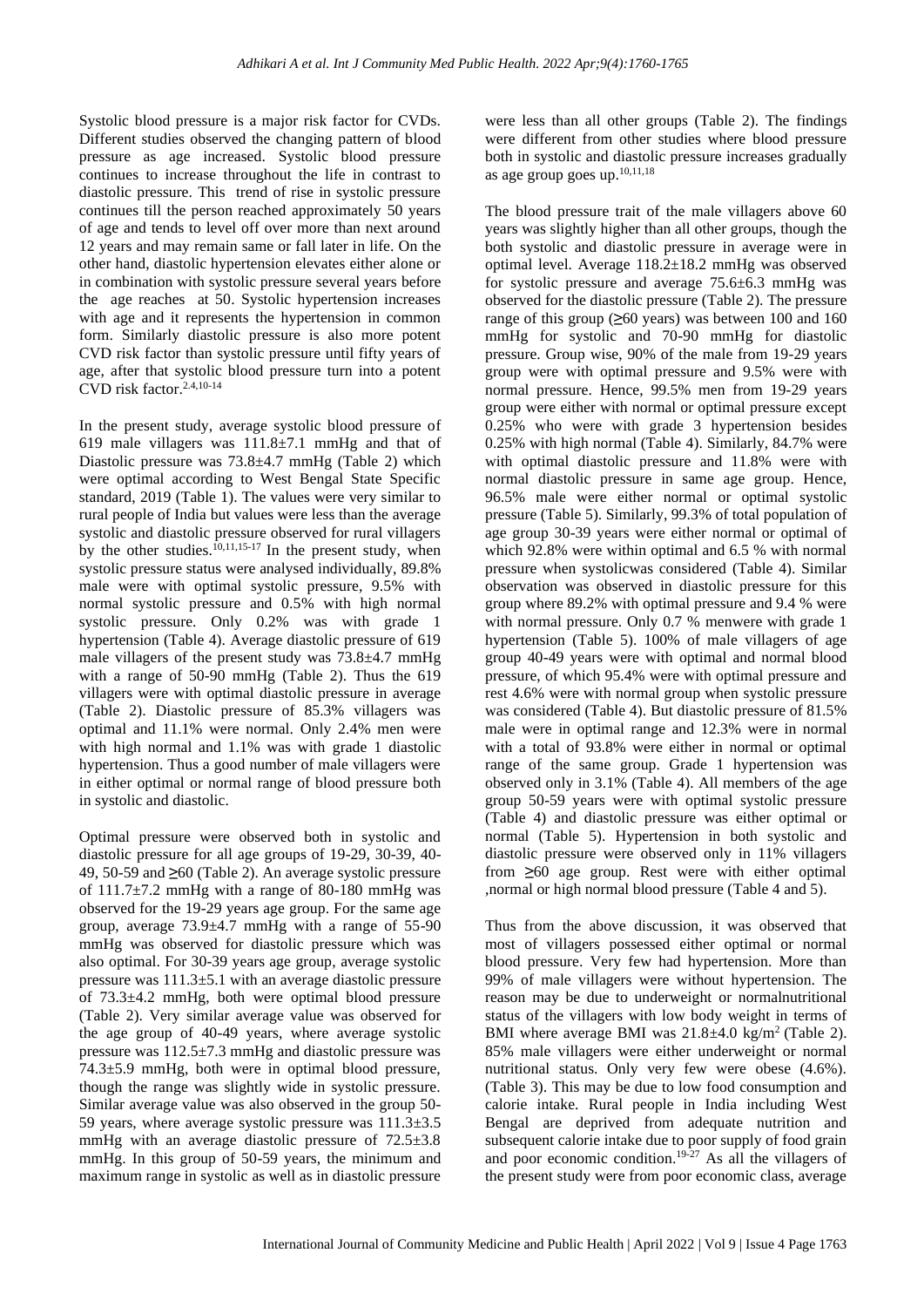intake of calories was not sufficient to raise BMI. Moreover, most of the villagers were engaged with hard labour job on the field for their earnings which kept them active. Thus nominal intake of calories along with hard labour helped them to keep their cardiovascular fitness high which in turn turned the blood pressure either optimal or normal. The survival efforts of the rural people make them less hypertensive.

#### **CONCLUSION**

It could be concluded that survival efforts of the rural people make them less hypertensive.

#### **ACKNOWLEDGEMENTS**

Authors are highly indebt to Dr. Krishnendu Bera from Belda, Paschim Medinipur, West Bengal for measuring and collecting the data on blood pressure in his own clinic during the clinical investigation. Authors are also highly indebt to the villagers who participated in this study voluntarily.

*Funding: No funding sources Conflict of interest: None declared Ethical approval: The study was approved by the Institutional Ethics Committee*

#### **REFERENCES**

- 1. WHO. A global brief on hypertension: silent killer, global public health crisis. Geneva, Switzerland: World Health Organization; 2013.
- 2. Kearney PM, Whelton M, Reynolds K, Muntner P, Whelton PK, He J. Global burden of hypertension: analysis of worldwide data. Lancet. 2005;365:217- 23.
- 3. Lim SS, Vos T, Flaxman AD, Danaei G, Shibuya K, Adair-Rohani H. A comparative risk assessment of burden of disease and injury attributable to 67 risk factors and risk factor clusters in 21 regions, 1990- 2010: a systematic analysis for the Global Burden of Disease Study 2010. Lancet. 2012;380:2224-60.
- 4. WHO: World Health Organization. Obesity and overweight. Available at: https://www. who.int/news-room/fact-sheets/detail/obesity-andoverweight. Accessed on 2 December 2021.
- 5. Anchala R, Kannuri N, Nanda K, Pant H, Khan H, Franco OH, et al. Hypertension in Indiaa systematic review and meta-analysis of prevalence, awareness, and control of hypertension. J Hypertens. 2014;32(6):1170-7.
- 6. ISAK . International Standards for Anthropometric Assessment, ISAK manual. International Society for the Advancement of Kinanthropometry (ISAK). Lower Hutt: New Zealand; 2011.
- 7. Muntner P, Carey RM, Charleston JB, Gaillard T, Misra S, Myers MG, et al. Measurement of blood pressure in humans: a scientific statement from the

American Heart Association. Hypertension. 2019;73(5): e35-66.

- 8. Sarkar D, Mondal N, Sen J. Obesity and blood pressure variations among Bengali Kayastha population of North Bengal, India. J Life Sci. 2009;1(1):35-43.
- 9. Mamidi RS, Kulkarni B, Singh A. Secular trends in height in different states of India in relation to socioeconomic characteristics and dietary intake. Food Nutr Bull. 2011;32(1):23-34.
- 10. Srivastava RN, Verma BI, Arun K, Srivastava JP. The influence of some correlates of blood pressure on its distribution in an Indian rural community. J Epidemiol Community Health. 1979;33:279-85.
- 11. Gupta SP, Siwach SB. Epidemiology of hypertension in a north indian population based on rural-urban community surveys. Japanese Heart J. 1984;25(1):65-73.
- 12. Rockwood MR, Howlett SE. Blood pressure in relation to age and frailty. Canadian Geriatr J. 2011;14(1):2-7.
- 13. Penuela R, Penuela T. Relationship between blood pressure, age, gender, body mass index and short term blood pressure variability in untreated hypertensive patients, J Hypertens. 2015;33:286.
- 14. Shang S, Pei Li, Deng M, Jiang Y, Qiumin Qu CC. The age-dependent relationship between blood pressure and cognitive impairment: a cross-sectional study in a rural area of Xi'an, China. PloS One. 2016:1-18.
- 15. Deshmukh PR, Gupta SS, Dongre AR, Bharambe MS, Maliye C, Kaur S, Garg BS. Relationship of anthropometric indicators with blood pressure levels in rural Wardha. Indian J Med Res. 2006;123:657- 64.
- 16. Prakash J, Srivastava N, Awasthi S, Agarwal CG, Natu SM, Rajpal N, Mittal B. Association of FTO rs17817449 SNP with obesity and associated physiological parameters in a north Indian population. Ann Hum Biol. 2011;38(6):760-3.
- 17. Prasad DS, Kabir Z, Dash AK, Das BC. Prevalence and predictors of adult hypertension in an urban eastern Indian population. Heart Asia. 2012;49-52.
- 18. Majumder P, Nayak S, Bhattacharya SK, Ghosh KK, Pala S, Mukherjee BN. An epidemiological study of blood pressure and lipid levels among Marwaris of Calcutta, India. Am J Hum Biol. 1994;6:183-94.
- 19. World Food Summit. Declaration on world food security. Food and Agriculture Organization. Rome: Italy; 1996. Available at: https://www.fao.org/ 3/w3548e/w3548e00.htm. accessed on 3 December 2021.
- 20. Meenakshi JV, Vishwanathan B. Calorie deprivation in rural India, 1983-1999/2000. Econom Polit Week. 2003;38(4):369-75.
- 21. Deaton A, Dreze J. Nutrition in India: facts and interpretations. Econom Polit Week. 2009;44(7):42- 65.